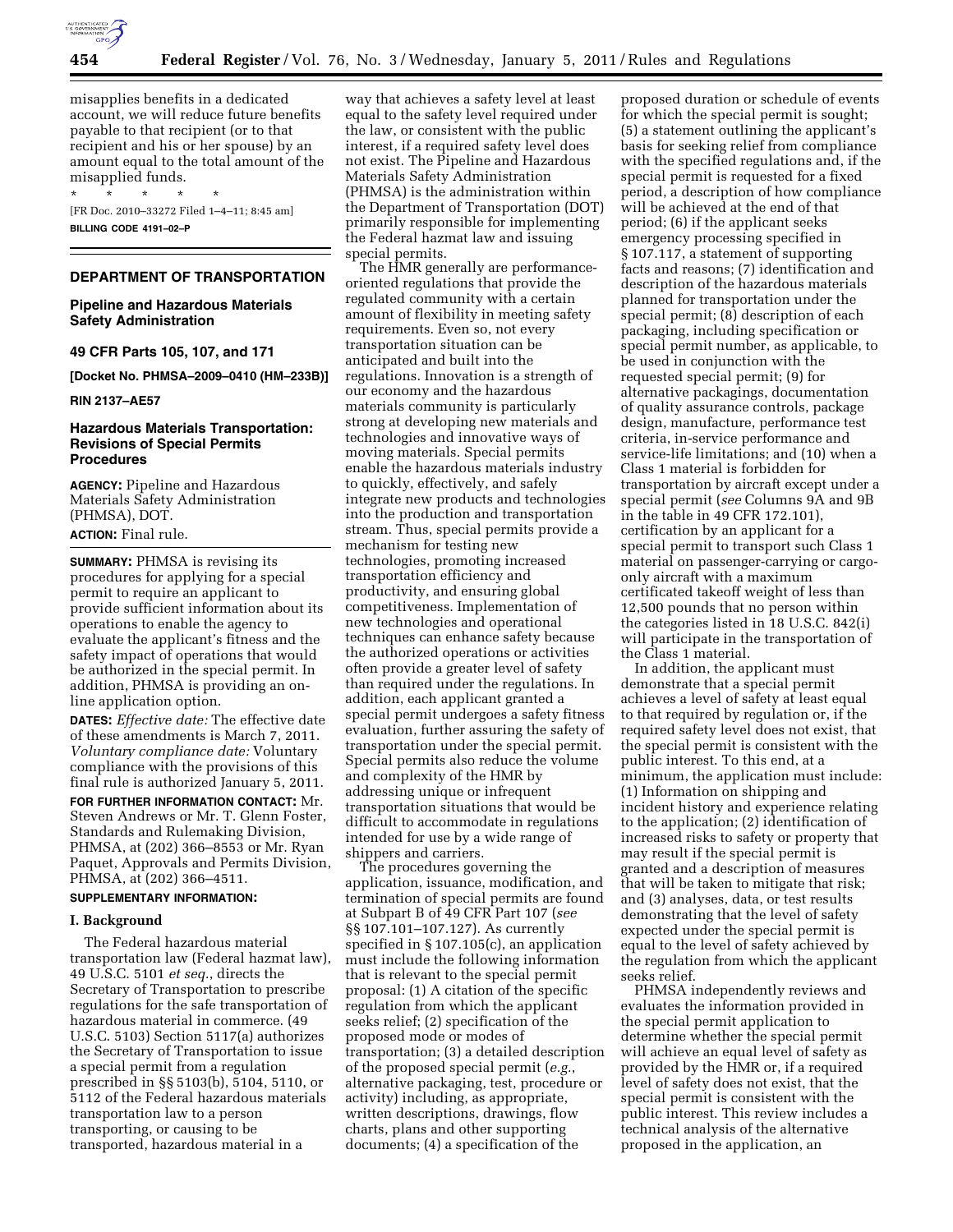evaluation of the past compliance history of the applicant (including incident history, enforcement actions, *etc.*), and coordination, as applicable, with the Federal Motor Carrier Safety Administration (FMCSA), Federal Railroad Administration (FRA), Federal Aviation Administration (FAA), and the U.S. Coast Guard to gather additional information relevant to the application and ensure the agency's concurrence with PHMSA's conclusions.

#### **II. Notice of Proposed Rulemaking**

On July 27, 2010, PHMSA published a notice of proposed rulemaking (NPRM; 75 FR 43898) proposing to revise its procedures for applying for a special permit to require an applicant to provide sufficient information about its operations to enable the agency to evaluate the applicant's fitness and the safety impact of operations that would be authorized in the special permit. In addition, PHMSA also proposed to provide an on-line application option.

## **III. Overview of Amendments**

In this final rule, PHMSA is revising the special permits application procedures by clarifying existing requirements and requiring additional, more detailed information to enable the agency to strengthen its oversight of the special permits program. The revisions to the application procedures will allow PHMSA to more effectively assess the level of safety that will be achieved under a special permit. The revisions will also enable PHMSA to better evaluate the fitness of an applicant, including its ability to safely conduct the operations that may be authorized under a special permit. The additional information will further enhance PHMSA's ability to monitor operations conducted under a special permit and to take corrective actions if necessary to ensure safety. In addition, PHMSA is removing the word "exemption" from Part 107 and from the definition of a "special permit" in § 107.1, Definitions, and § 171.8, Definitions and Abbreviation because the term is inaccurate. Further, § 107.1 is being revised following the publication of a final rule entitled ''Hazardous Materials: Incorporation of Special Permits Into Regulations,'' published on May 14, 2010 (75 FR 27205) under Docket No. PHMSA–2009–0289 (HM–233A). The May 14, 2010 final rule revised the definition for "special permit" in 49 CFR part 107 to permit the Associate Administrator of Hazardous Materials Safety to designate signature authority at the Office Director level. The same revision to the definition for ''special

permit'' was made in § 171.8. Both revisions are reflected in this final rule.

Finally, to increase flexibility and reduce the paperwork burden on applicants, in this final rule, PHMSA is implementing an on-line application capability for special permits, and is authorizing electronic service for several administrative practices and procedures.

## **IV. Discussion of Comments**

In response to the July 27, 2010 Notice of Proposed Rulemaking, PHMSA received comments from the following individuals and organizations:

#### Air Products

American Coatings Association American Trucking Associations Association of American Railroads Association of HAZMAT Shippers The Chlorine Institute Commercial Vehicle Safety Alliance Council on Safe Transportation of Hazardous Articles Dangerous Goods Advisory Council DELPHI Gas and Welding Distributors Association Industrial Packing Alliance of North America Institute of Makers of Explosives Matheson National Propane Gas Association Norris Cylinders Northern Air Cargo PPG Industries Radiopharmaceutical Shippers and Carriers Conference Stericycle, Inc. Veolia Environmental Services

Most commenters express support for the Department's efforts to revise the procedures for applying for a special permit and allow an option for on-line application. However, many commenters question the justification for PHMSA's proposals to require additional data requirements such as the DUNS number, name of the company CEO, and known locations of where a special permit will be used. We address these comments under the heading entitled ''Section-by-Section Review'' in this rule. In addition, PHMSA also received three requests to extend the period to allow for the public to submit comments. Further, we received comments pertaining to fitness determinations discussed at a public meeting held at DOT headquarters on August 8, 2010. However, these comments are beyond the scope of this rulemaking and are not being addressed in this rulemaking.

#### **V. Section-by-Section Review**

Following is a section-by-section review of the amendments in this final rule.

# *Part 105*

## Section 105.35

Section 105.35 specifies the methods by which PHMSA may serve documents during the course of its proceedings, such as registered mail, certified mail, or publication in the **Federal Register**. In an effort to provide an additional alternative to these methods, in the NPRM, PHMSA proposed adding a new paragraph (a)(4) to authorize electronic service if consented to in writing by the party to be served, and electronic service for all special permit and approval actions. PHMSA received comments from the Institute for Makers of Explosives (IME) and the American Truckers Associations (ATA) supporting the incorporation of electronic filing for special permit applications. PHMSA did not receive any comments opposing this requirement. Therefore, we are adopting this requirement as proposed.

#### *Part 107*

#### Section 107.105

Section 107.105 specifies the requirements for submitting an application for a special permit or a modification of a special permit. In the NPRM, we proposed several revisions pertaining to the application of modification of a special permit that would affect this section. For instance, to provide additional clarification, we proposed to revise paragraph (a) to require that all supporting documentation be written in English. PHMSA received no adverse comments to this proposed requirement, and is adopting this revision as proposed.

PHMSA proposed to revise paragraph (a)(1) of this section to require a table of contents be included in the application and to remove the requirement that applications must be submitted in duplicate. PHMSA received comments from PPG Industries, Dangerous Goods Advisory Council (DGAC), COSTHA, American Coatings Association, and DELPHI opposing the requirement to include a table of contents with a special permit application. One commenter suggests requiring a table of contents only for applications greater than 10 pages, while other commenters suggest replacing the table of contents with a checklist. While PHMSA appreciates the suggested alternatives, we believe a table of contents is the most effective tool for providing an efficient review of special permit applications, especially during the fitness review process, and is therefore adopting this revision as proposed.

In paragraph (a)(1)(iii), PHMSA proposed to provide the option for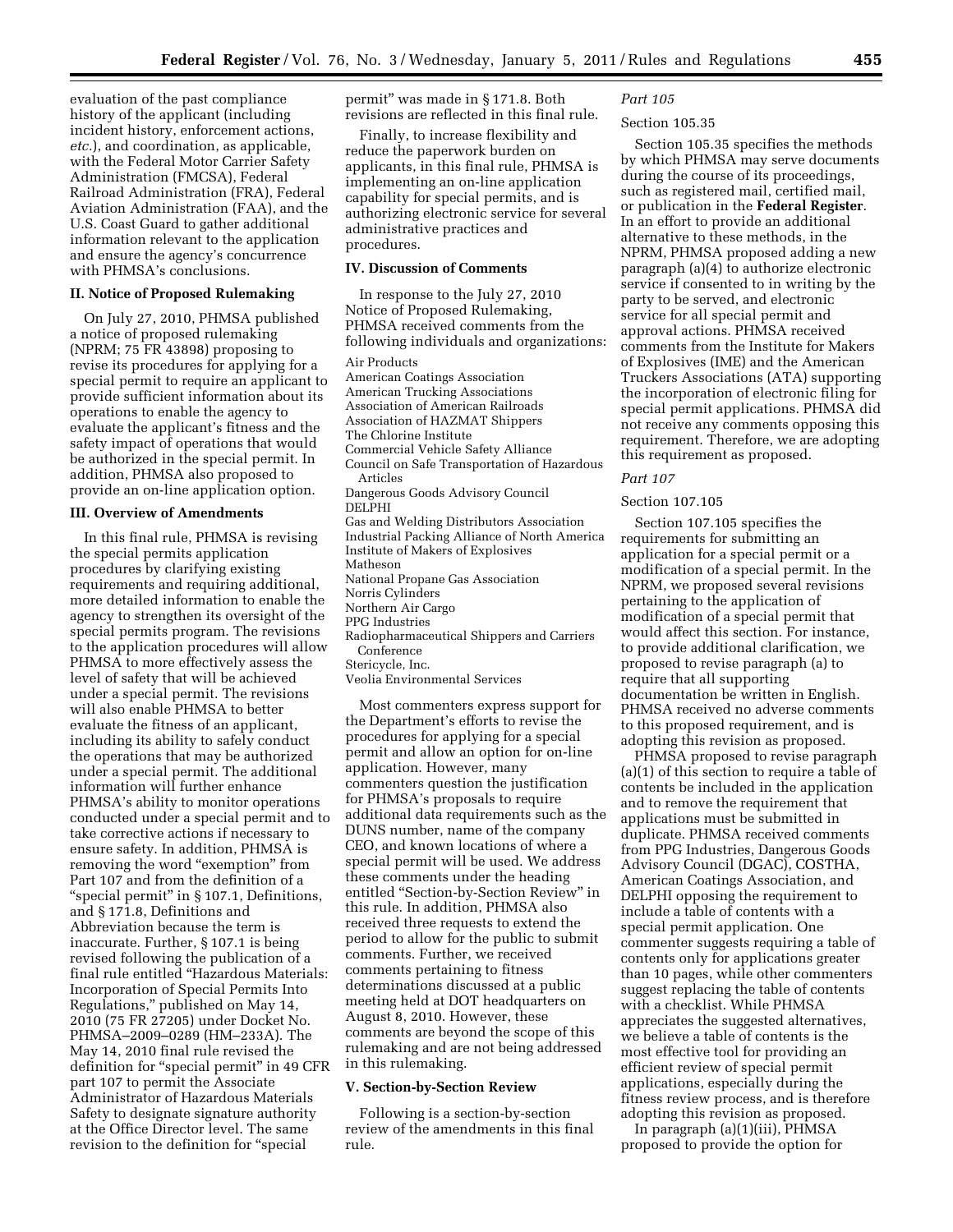applicants to submit applications online through the PHMSA Web site. PHMSA received comments from Veolia Environmental Services, IME, ATA, and COSTHA in support of providing applicants the option of submitting special permit applications on-line. PHMSA did not receive any comments opposing this requirement. Therefore, this requirement is being adopted as proposed.

In paragraph (a)(2) PHMSA proposed to request additional information about the applicant, including the physical address(es) of all known locations where the applicant will use the special permit, a point of contact for information about the special permit, the name of the company president or Chief Executive Officer (CEO), and a Dun and Bradstreet Data Universal Numbering System (D–U–N–S) identifier. PHMSA received comments from Veolia Environmental Services, PPG Industries, DGAC, IME, ATA, Norris Cylinders, COSTHA, Northern Air Caro, Association of Hazmat Shippers, American Coatings Association, Radiopharmaceutical Shippers and Carriers Conference (RSCC), Stericycle Inc., DELPHI, Association of American Railroads, Matheson, and Air Products objecting to some or all of these requirements. Many of these commenters oppose requiring applicants to list the physical addressees of all known locations where the special permit would be used, stating that it would be impossible for applicants to correctly identify all of the locations where a special permit might be utilized. Other commenters express concern that such a list of known locations could number in the hundreds or thousands. We reiterate that our intention is to conduct as thorough a fitness evaluation of a company as possible. However, we acknowledge that all future locations may not be known at the time of the application. Therefore, for clarification, we stress that we are requiring applicants to report all known facilities that would use the special permit at the time of application. In addition, commenters generally did not believe that providing PHMSA with the name of the company CEO and a DUNS number should be necessary when applying for a special permit. We disagree. PHMSA believes that requiring the name of the company CEO and the DUNS number is necessary to ensure the proper identification and a thorough fitness evaluation of the location(s) where the special permit would be used. In addition, COSTHA recommends that PHMSA use the Federal taxpayer ID number in lieu of a DUNS number.

PHMSA notes that the Federal taxpayer ID is often a person's social security number, which could present unintended consequences such as identify theft for companies, especially small businesses. Therefore, PHMSA is incorporating this requirement as proposed.

For clarification, we editorially revised the language in paragraph (a)(3) to specify that if the applicant is not a resident of the United States, the applicant must identify and designate an agent for service in accordance with § 105.40.

In paragraph (a)(4), for a manufacturing special permit, PHMSA proposed to require the street address of each of the facilities of the applicant where manufacturing under the special permit would occur, and, if applicable, the symbol of the packaging manufacturer (''M'' number). PHMSA did not receive any comments opposing this requirement. Therefore, we are adopting this revision as proposed.

PHMSA proposed adding a new paragraph (a)(5) to require an applicant who must register in accordance with Subpart F or G of Part 107 to provide its registration number or the name of the company to which the registration number is assigned if different from the applicant. PHMSA also proposed to require applicants to provide a statement that the registration requirements are not required when these requirements do not apply. PHMSA received comments from the Association of HAZMAT shippers and RSCC objecting to this requirement. The commenter states that requiring a registration number for a special permit application could encourage companies already out of compliance with the registration requirement to decide against applying for a special permit. The RSCC states that whether a company is registered should have no bearing on applying for a special permit. While PHMSA acknowledges the arguments of the commenters, we believe that the requirement to include a registration number or statement that the applicant does not require registration will provide PHMSA with the necessary information to determine if the applicant is fit to ship hazardous materials under a special permit. In addition, the current requirement in § 107.503(b) states that no person may engage in the manufacture, assembly, certification, inspection, or repair of a cargo tank vehicle under the terms of a DOT special permit unless the person is registered with PHMSA. PHMSA believes that the vast majority of the hazmat community is diligent in complying with the hazmat registration

requirement and providing a registration number or statement that the applicant does not require registration at the time of the special permit application has a minimal impact. Therefore, PHMSA is adopting this revision as proposed.

In the NPRM, PHMSA proposed to revise, re-designate, and add several new paragraphs to paragraphs (c) and (d) of § 107.105 to ensure that a special permit application includes sufficient information on shipping and incident history, experience, and increased safety risk relating to the initial application, modification or renewal of a special permit. Specifically, in paragraph (c)(2), PHMSA proposed to require a description of all operational controls that would apply to the mode or modes of transportation that would be utilized under the special permit. For example, for a shipment of ammonia solutions, the operational controls may include the driver of a transport vehicle and the consignee being trained not to enter the transport vehicle until the ammonia vapors have dissipated. PHMSA received comments from IME and the American Coatings Association objecting to this proposal. IME expresses concern that the requirement for a description of operational controls for all modes of transportation was too vague. The American Coatings Association states that the proposed requirement would be unfairly burdensome because the information requested could potentially include a significant investment of time to complete. While PHMSA understands the concerns of the commenters, current regulations require operational controls be established when applying for a special permit. The purpose of this requirement is to provide us with further information so that we can determine whether the proposed special permit meets the safety equivalency standard set out in paragraph (d). Therefore, we are incorporating this requirement as proposed.

PHMSA proposed to revise paragraph (c)(3) to require that alternative hazard communication, including labeling and marking requirements, be included in the detailed description of the proposed special permit. PHMSA received comments from the Association of HAZMAT Shippers and the American Coatings Association objecting to these requirements. Specifically, both commenters indicate that such requirements are already covered in part 172 of the HMR. While PHMSA agrees that these requirements can be found in other sections of the HMR, we believe it is necessary to require this information with respect to specific special permit applications to ensure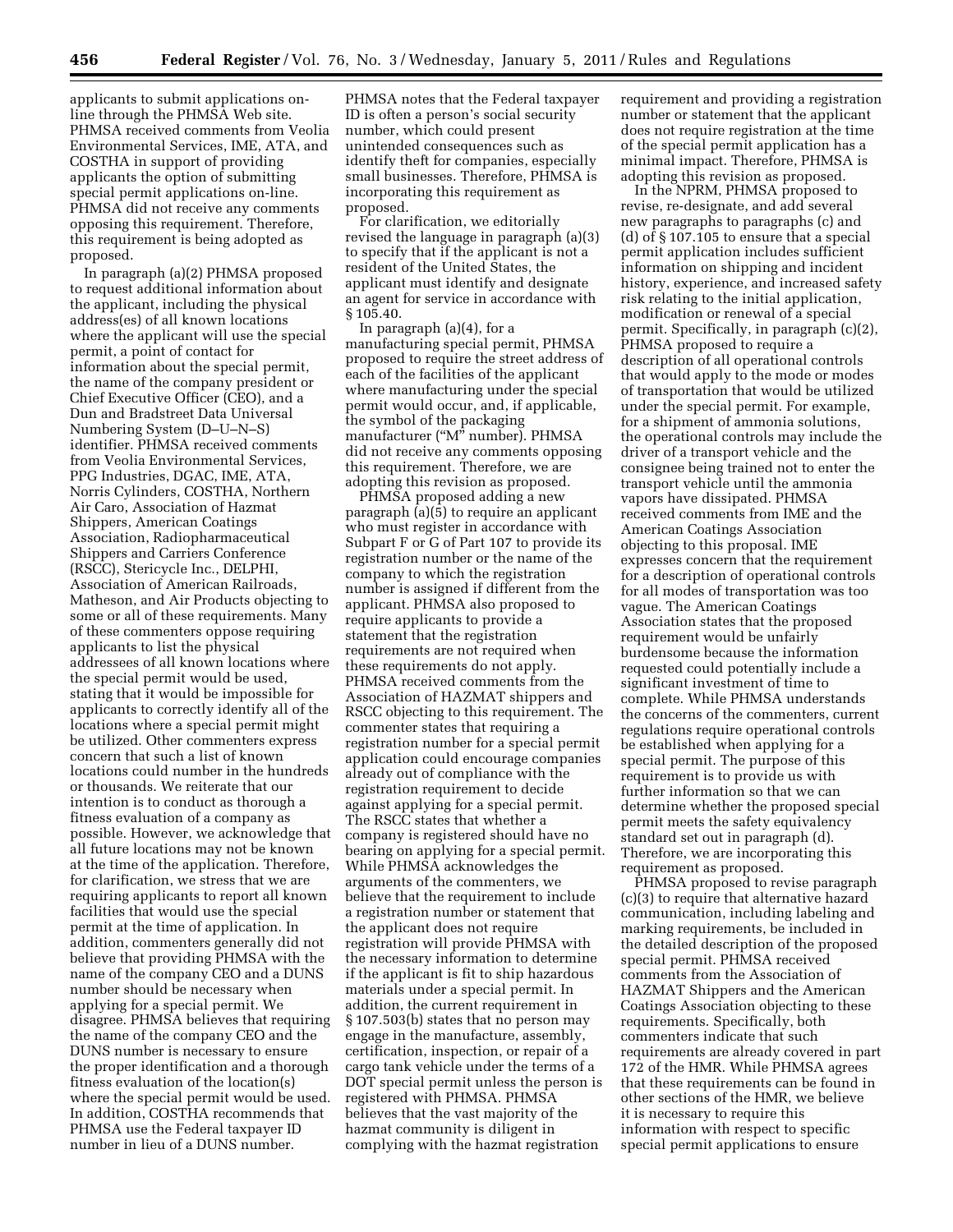that these shipments are being transported in a safe manner. Therefore, PHMSA is incorporating this requirement as proposed.

PHMSA proposed to revise paragraph (c)(5) to require, for transportation by air, a statement outlining the reason(s) the hazardous material would be transported by air if other modes are available. PHMSA received comments from PPG Industries, DGAC, IME, COSTHA, Association of HAZMAT Shippers, RSCC, and DELPHI objecting with these proposed requirements. Commenters reasoned that if PHMSA believes a shipment is safe for transportation under one mode, it should be considered safe for all modes. Other commenters expressed concern that they would no longer be able to make shipments by air. We disagree. We believe that the transportation of hazardous materials by air presents unique circumstances not found in transportation by rail, highway, or water, and note that the HMR contain several air-specific requirements. In addition, we emphasize that this requirement as proposed requests a justification from applicants for shipments under a special permit by air, but does not prohibit such shipments. Therefore, in this final rule, we are adopting this requirement as proposed.

PHMSA proposed to revise paragraph (c)(7) to require the quantity of each hazardous material be indicated in addition to the identification and description of the hazardous materials planned for transportation under the special permit. PHMSA received comments from PPG Industries, DGAC, American Coatings Association, and Stericycle Inc. objecting to this proposed requirement. Commenters note that any such quantity would be an estimate, and potentially inaccurate. PHMSA acknowledges that the specific quantity of each hazardous material planned for transportation under a special permit may not be known during the application process. However, we believe an estimate based on the applicant's best available information will enable PHMSA to better evaluate the applicant's ability to safely transport hazardous materials under the conditions of the special permit. Therefore, in this final rule, PHMSA is adopting this requirement as proposed with the additional clarification that an estimate of the quantity of each shipment of the hazardous material planned for transportation is required.

In addition, PHMSA proposed to redesignate paragraph (c)(10) as new paragraph (c)(13), and add new paragraphs  $(c)(10)$ ,  $(c)(11)$  and  $(c)(12)$  to require the applicant to submit: (1) An

estimate of the number of operations expected to be conducted or the number of shipments expected to be transported under the special permit; (2) an estimate of the number of packagings expected to be manufactured under the special permit; and (3) a statement as to whether the special permit being sought is related to a compliance review, inspection activity, or enforcement action. PHMSA received comments from DGAC, IME, ATA, COSTHA, Association of HAZMAT Shippers, RSCC, and Stericycle Inc. objecting to the proposed requirement that applicants estimate the number of shipments expected to be transported under a special permit. Some commenters believe that PHMSA failed to justify its request for the quantity of hazardous materials or operations expected to be conducted under a special permit. Other commenters expressed concern that estimating the quantity of hazardous materials to be shipped under a special permit will be too difficult to provide a reasonable estimate. We disagree. For clarification, we expect applicants to provide an estimate of the number of shipments based on the best available knowledge, and are adopting this requirement as proposed.

In paragraph (c)(11) PHMSA proposed to require an estimate of the number of packagings expected to be manufactured under the special permit. PHMSA received comments on this proposal from IME and COSTHA. IME states that it did not object to quantifying the number of packages manufactured under a special permit, but acknowledged that it would be an estimate. COSTHA states that there would be very little value in PHMSA knowing the number of packages manufactured under a special permit, and a true estimate would be very difficult to determine. As previously stated, PHMSA expects applicants to provide an estimate of the number of shipments based on the best available knowledge at the time the application is submitted. Therefore, PHMSA is adopting this requirement as proposed.

In paragraph (c)(12) PHMSA proposed to require a statement as to whether the special permit being sought is related to a compliance review, inspection activity, or enforcement action. PHMSA received comments from IME, COSTHA, and the American Coatings Association objecting to this requirement. IME states that it is unclear how PHMSA is going to use this information. COSTHA indicates a belief that false allegations against a company could preclude it from obtaining a special permit. PHMSA believes it is relevant whether the

applicant is applying for the special permit in response to a compliance review, inspection activity or enforcement action, and that this information will assist us in the determination of the fitness of an applicant and will help us to ensure that compliance data pertaining to an applicant is accurate. Therefore, we are adopting this requirement as proposed.

In paragraph (d)(3)(i), PHMSA proposed to add the phrase ''failure mode and effect analysis (FMEA)'' as an example of documentation that is acceptable to substantiate that the proposed alternative sought in the special permit application will achieve a level of safety that is at least equal to that required by the regulation from which the applicant is requesting relief. PHMSA received comments from COSTHA, Northern Air Cargo, Association of HAZMAT Shippers, American Coatings Association, DGAC, ATA and Stericycle Inc. expressing concerns about the requirement to conduct a FMEA. For clarification, we stress that we are not requiring applicants to conduct a FMEA. Rather, our intention is to require that applicants substantiate the required level of safety by using a risk assessment, with applicable analyses, data or test results. We provided a FMEA as an example of a tool that can be used in order to demonstrate such an equivalent level of safety, but emphasize that it is not to be construed as a requirement. In addition, as discussed in the NPRM, we believe it is essential to understand and analyze the risks of a special permit application, and the analysis should include potential failure modes and consequences. For example, a special permit application that includes Part 178 requirements for design and manufacturing of DOT specification cylinders should include an analysis that addresses potential failure of a cylinder due to excessive hoop stress, fatigue, and corrosion. We believe the applicant requesting a special permit is the most suitable party to perform a ''failure mode and effect analysis (FMEA)'' or other risk assessment that identifies the associated risks and ways to control the risk for a requested special permit. Therefore, PHMSA is incorporating this requirement as proposed.

#### Section 107.107

In § 107.107, PHMSA proposed to revise the requirements for submitting an application for party status to an application or an existing special permit. In paragraph (a), PHMSA proposed to editorially revise the sentence "Any person eligible to apply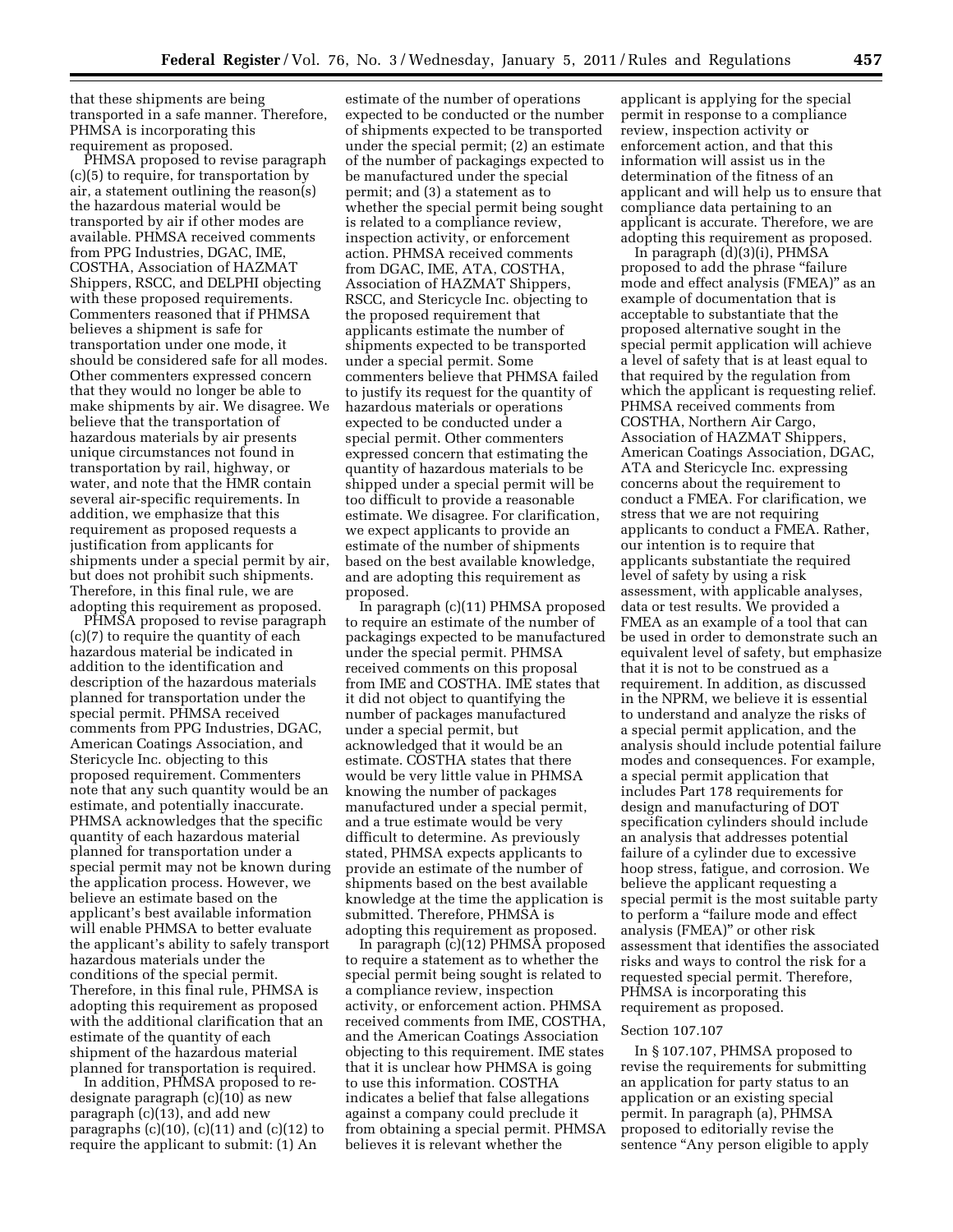for a special permit may apply to be made a party'' by removing the word ''made.''

In paragraph (b)(3), PHMSA proposed to require applicants to submit the same information that would be required from an applicant for a special permit, including the physical address(es) of all known locations where the special permit would be used, a point of contact, the name of the company president or CEO, and DUNS identifier. For clarification, we editorially revised the language in paragraph (b)(4) to specify that if the applicant is not a resident of the United States, the applicant must identify and designate an agent for service in accordance with § 105.40. PHMSA also proposed to add a new (b)(6) to require a certification that the applicant has not previously been granted party status to the special permit. If the applicant has previously been granted party status, the applicant would follow renewal procedures as specified in § 107.109. PHMSA received comments from PPG Industries, American Coatings Association, and Stericycle Inc. repeating the previous concerns from the comments to the proposed requirements for § 107.105 regarding the requirement to provide the CEO name and DUNS number. Stericycle Inc. expresses concern that revealing a list of all known locations where a special permit will be used would require them to reveal proprietary information. We note that the HMR already has procedures in § 105.30(a) for applicants who wish to protect proprietary information. Under this section, information is submitted to PHMSA with "confidential" written on each page along with an explanation on why the information should remain confidential. PHMSA then notifies the applicant on whether or not its information will be treated as confidential. PHMSA believes that requiring this information is essential to ensuring that an applicant is fit to conduct business under the guidelines of a special permit and is adopting this requirement as proposed.

## Section 107.109

Section 107.109 of the HMR specifies the requirements for submitting an application for renewal of a special permit or party status to a special permit. In paragraph (a)(3), PHMSA proposed to require the applicant to submit the same information that would be required from an applicant for the special permit including the applicant's physical address(es) of all known new locations not previously identified in the application where the special permit will be used and all locations not

previously identified where the special permit was used, a point of contact, the name of the company president or CEO and a DUNS identifier. PHMSA received comments from DGAC, Norris Cylinder, American Coatings Association, and Stericycle Inc. again questioning the proposed requirement that applicants report all known locations where a special permit would be used. Commenters note this proposed revision would require some applicants to list hundreds, or perhaps thousands, of locations where the special permit will be used. We addressed similar comments pertaining to this issue in the discussion found under § 107.105. However, we reiterate the importance for applicants to list to the best of their knowledge all known locations using the best available information when applying for a special permit. Therefore, PHMSA is incorporating this requirement as proposed.

In paragraph  $(a)(4)$ , for clarification, PHMSA provides examples of supporting documentation that may require updating when an application for renewal of the special permit is submitted. PHMSA did not receive any comments opposing this requirement. Therefore, in this final rule, we are adopting this requirement as proposed.

In paragraph (a)(5), PHMSA proposed to add the term ''operational experience'' to the current requirement that a statement be included in the application describing all relevant shipping and incident experience of which the applicant is aware in connection with the special permit since its issuance or most recent renewal. The American Coatings Association objects to this proposal stating that the current application process already captures information on incidents, and the additional information requirement would create a burden. PHMSA believes it is imperative for the applicant to provide information about operational controls in order to better assess that such operational controls are in place and are being adhered to as we make a determination whether the applicant can provide an equivalent level of safety. Therefore, in this final rule, we are incorporating this revision as proposed.

In the NPRM, PHMSA proposed to add new paragraphs (a)(7) and (a)(8) to this section. In paragraph (a)(7), PHMSA proposed to require the applicant to submit additional information for a renewal that is requested after the expiration date of the special permit. Specifically, we proposed to require: (1) The reason the special permit authorization was allowed to expire; (2) a certification statement that no

shipments were transported after the expiration date of the special permit, or a statement describing any transportation under the terms of the special permit after the expiration date, if applicable; and (3) a statement describing the action(s) the applicant will take to ensure future renewal is requested before the expiration date. DGAC objects to the proposed requirement stating its belief that such information violates the Paperwork Reduction Act (PRA). We disagree. PHMSA carefully reviewed this proposed requirement and determined that such a scenario would likely be an infrequent occurrence and, therefore, would require a minimal amount of time to add the required statements when it does occur. In addition, we adjusted the information collection burden to account for such an occasion and included it in the calculations when a revised information collection was submitted to the Office of Management and Budget (OMB). Therefore, in this final rule, PHMSA is adopting this requirement as proposed.

In paragraph (a)(8), PHMSA proposed to require applicants to provide a specific justification why the special permit should be renewed if no operations or shipments have been made since the issuance or renewal of the special permit. DGAC and Northern Air cargo objected to including this requirement, with DGAC claiming that the requirement was an unnecessary information collection under the PRA. As previously stated, PHMSA reviewed this proposed requirement for PRA implications and determined that such a scenario would also be an infrequent occurrence and would require a minimal amount of time on the part of the applicant when it does occur. Accordingly, we adjusted the information collection burden to account for such an occurrence when a revised information collection was submitted to OMB. Therefore, in this final rule, PHMSA is adopting this requirement as proposed.

Sections 107.109; 107.113; 107.117; 107.121; 107.123; 107.125; and 171.8

In the NPRM, PHMSA proposed to revise certain sections in Part 107— ''Hazardous Materials Program Procedures'' to authorize the use of ''electronic service'' or ''electronic means'' to provide greater flexibility in the procedures for the issuance, modification, and termination of special permits. The affected sections are as follows:

§ 107.113 Application processing and evaluation.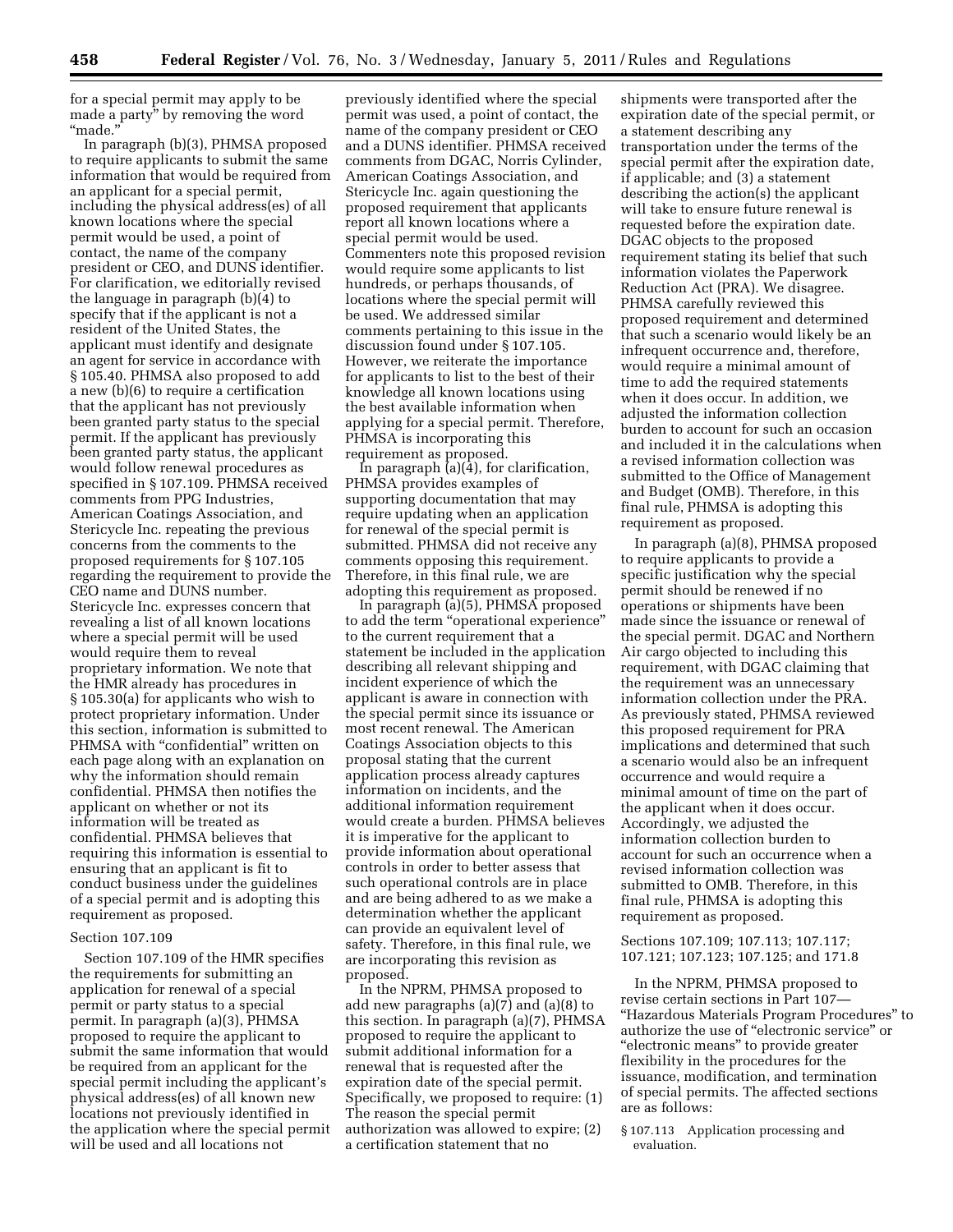§ 107.121 Modification, suspension or termination of special permit or grant of party status.

§ 107.125 Appeal.

Section 107.113 specifies the requirements for the application and processing of: (1) An application for a special permit; (2) modification of a special permit, (3) party to a special permit, and (4) renewal of a special permit. In the NPRM, PHMSA proposed to require that, during the processing and evaluation of an application, the Associate Administrator may request additional information from the applicant, including during an on-site review. To enable the agency to better evaluate the applicant's fitness and the safety impact of operations that would be authorized under the special permit, we are also specifying that a failure on the part of the applicant to cooperate with an on-site review may result in the application being deemed incomplete and subsequently being denied. PHMSA received comments from IME and the American Coatings Association expressing concerns about this proposed requirement. IME thinks that the requirement is unclear. The American Coatings Association notes that this requirement is a new element in the application process that has not been submitted for notice and comment under the Administrative Procedure Act (APA). PHMSA disagrees that this process is a violation of the APA because it solicited comment on the provision in the NPRM, as required by the APA, and because it already retains the authority to conduct inspections under § 107 during the special permit application process. This requirement is being included under this section to increase applicant's awareness of the ability of PHMSA to conduct inspections specified under § 107. PHMSA did not receive any additional comments opposing this requirement, and is adopting this requirement as proposed.

Section 107.117 specifies the requirements for submitting an application for emergency processing. In paragraph (d)(5), PHMSA is updating the telephone number for the Chief, Hazardous Materials Standards Division, Office of Operating and Environmental Standards, U.S. Coast Guard, U.S. Department of Homeland Security, Washington, DC for an application for water transportation as the initial mode of transport submitted on an emergency basis. PHMSA did not receive any comments opposing this requirement and is adopting this requirement as proposed.

PHMSA also proposed to remove the word "exemption(s)" from various sections in Part 107 and from the definition of a "special permit" in § 171.8, Definitions and Abbreviation. These amendments are necessary because use of the term "exemption(s)" has been replaced with "special" permit(s)'' following the publication of a final rule entitled ''Hazardous Materials: Incorporation of Statutorily Mandated Revisions to the Hazardous Materials Regulations,'' published on December 9, 2005 (70 FR 73156) under Docket No. PHMSA–2005–22208 (HM–240). The December 9, 2005 final rule changed the term "exemption" to "special permit." COSTHA objects to the removal of the word "exemptions" from the regulations because the term is still used in international regulation and could cause confusion. PHSMA disagrees with this comment and believes that removing the word "exemption" from the HMR is needed to keep terminology consistent within the HMR. Therefore PHMSA is incorporating this revision as proposed.

The affected sections are as follows:

§ 107.109 § 107.113 § 107.121 § 107.123 § 171.8

### **VI. Rulemaking Analyses and Notices**

*A. Statutory/Legal Authority for This Rulemaking* 

This final rule is published under the authority of 49 U.S.C. 5103(b), which authorizes the Secretary to prescribe regulations for the safe transportation, including security, of hazardous material in intrastate, interstate, and foreign commerce. 49 U.S.C. 5117(a) authorizes the Secretary of Transportation to issue a special permit from a regulation prescribed in §§ 5103(b), 5104, 5110, or 5112 of the Federal hazardous materials transportation law to a person transporting, or causing to be transported, hazardous material in a way that achieves a safety level at least equal to the safety level required under the law, or consistent with the public interest, if a required safety level does not exist. The final rule amends the regulations to revise the special permit application requirements and provide an on-line capability for applications.

## *B. Executive Order 12866 and DOT Regulatory Policies and Procedures*

This final rule is not considered a significant regulatory action under section 3(f) of Executive Order 12866 and, therefore, was not reviewed by the Office of Management and Budget

(OMB). This final rule is not considered a significant rule under the Regulatory Policies and Procedures of the Department of Transportation (44 FR 11034). In this final rule, PHMSA is revising the special permits application procedures by requiring additional, more detailed information to enable the agency to strengthen its oversight of the special permits program. PHMSA recognizes there may be additional costs related to the proposals to require additional information in the special permits application procedures. However, we believe these costs are minimized by the proposals to allow for electronic means for all special permits and approvals actions, and the proposals to authorize electronic means as an alternative to written means of communication. Taken together, the provisions of this final rule will promote the continued safe transportation of hazardous materials while reducing paperwork burden on applicants and administrative costs for the agency.

## *C. Executive Order 13132*

This final rule was analyzed in accordance with the principles and criteria contained in Executive Order 13132 (''Federalism''). This final rule would preempt State, local and Indian Tribe requirements but does not contain any regulation that has substantial direct effects on the States, the relationship between the national government and the States, or the distribution of power and responsibilities among the various levels of governments. Therefore, the consultation and funding requirements of Executive Order 13132 do not apply. Federal hazardous material transportation law, 49 U.S.C. 5101– 5128, contains an express preemption provision (49 U.S.C. 5125(b)) preempting State, local and Indian Tribe requirements on certain covered subjects.

## *D. Executive Order 13175*

This final rule was analyzed in accordance with the principles and criteria contained in Executive Order 13175 (''Consultation and Coordination with Indian Tribal Governments''). Because this final rule does not have Tribal implications and does not impose substantial direct compliance costs on Indian Tribal governments, the funding and consultation requirements of Executive Order 13175 do not apply.

<sup>§ 107.123</sup> Reconsideration.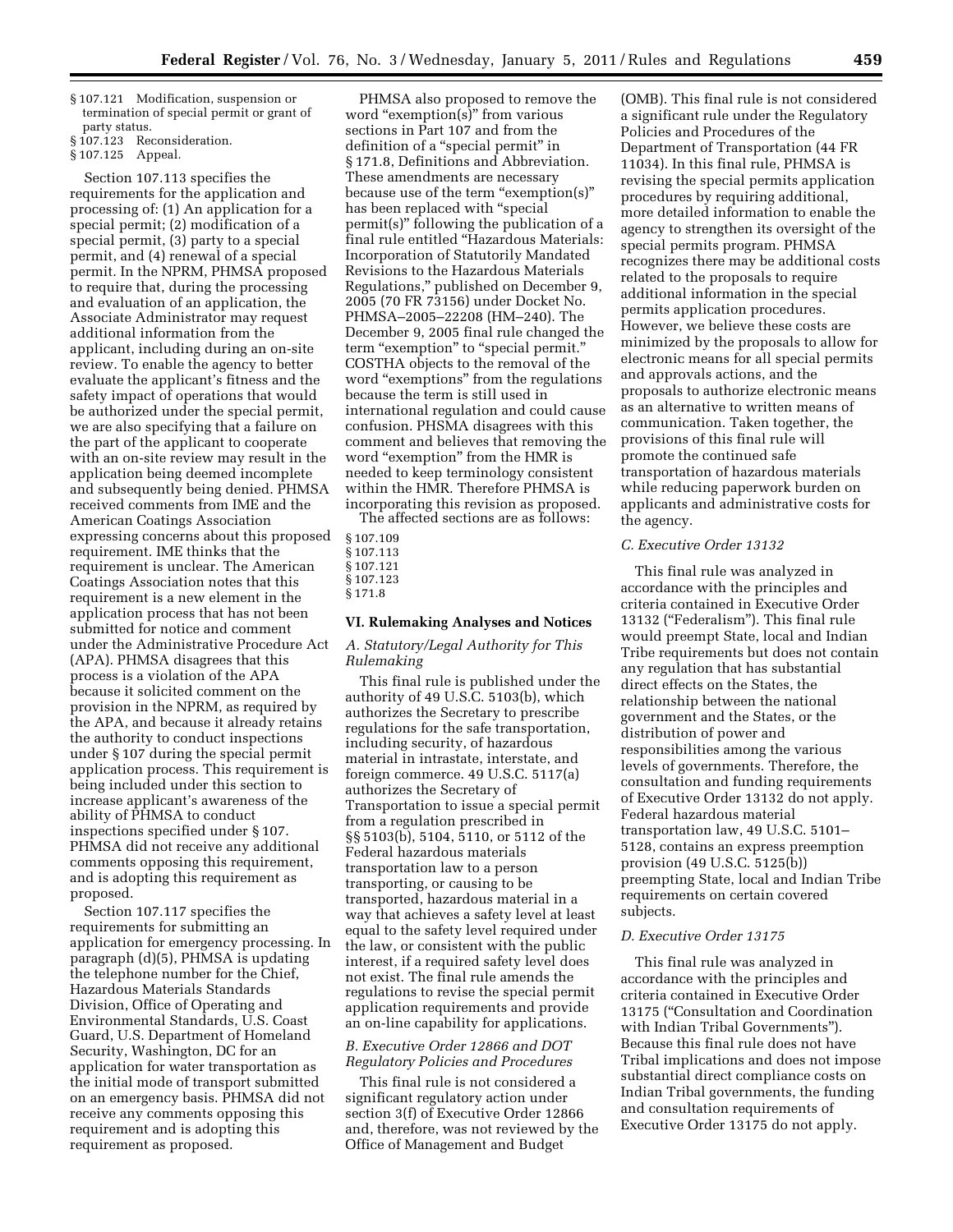# *E. Regulatory Flexibility Act, Executive Order 13272, and DOT Procedures and Policies*

The Regulatory Flexibility Act (5 U.S.C. 601–611) requires each agency to analyze regulations and assess their impact on small businesses and other small entities to determine whether the rule is expected to have a significant impact on a substantial number of small entities. This final rule proposes revisions to current special permit application requirements that may increase the time that would be required to complete such an application. Although many of the applicants may be small businesses or other small entities, PHMSA believes that the addition of an on-line application option will significantly reduce the burden imposed by the application requirements. Therefore, PHMSA certifies that the provisions of this final rule would not have a significant economic impact on a substantial number of small entities.

## *F. Unfunded Mandates Reform Act of 1995*

This final rule does not impose unfunded mandates under the Unfunded Mandates Reform Act of 1995. It does not result in costs of \$141.3 million or more, in the aggregate, to any of the following: State, local, or Native American Tribal governments, or the private sector.

#### *G. Paperwork Reduction Act*

PHMSA has an approved information collection under OMB Control Number 2137–0051, ''Rulemaking, Special Permits, and Preemption Requirements.'' This final rule may result in a slight increase in the annual burden and costs under this information collection due to proposed changes to require an applicant to provide additional information about its operations to enable the agency to evaluate the applicant's fitness and the safety impact of operations that would be authorized in the special permit. Much of this increased burden will be minimized because of changes to allow for electronic means for all special permits and approvals actions, and to authorize electronic means as an alternative to written means of communication.

Under the Paperwork Reduction Act of 1995, no person is required to respond to an information collection unless it has been approved by OMB and displays a valid OMB control number. Section 1320.8(d), Title 5, Code of Federal Regulations requires that PHMSA provide interested members of the public and affected agencies an opportunity to comment on information

and recordkeeping requests. PHMSA developed burden estimates to reflect changes in this final rule and submitted a revised information collection request to OMB for approval based on the requirements in this final rule. PHMSA estimates that the additional information collection and recordkeeping burden in this rule will be as follows:

OMB Control No. 2137–0051: *Affected Number of Annual* 

*Respondents:* 3,500.

*Affected Number of Annual Responses:* 3,500.

*Net Increase in Annual Burden Hours:*  865.

*Net Increase in Annual Burden Costs:*  \$34,600.

Requests for a copy of this information collection should be directed to Deborah Boothe or T. Glenn Foster, Standards and Rulemaking Division (PHH–11), Pipeline and Hazardous Materials Safety Administration, 1200 New Jersey Avenue, SE., Washington, DC 20590– 0001, Telephone (202) 366–8553.

## *H. Regulation Identifier Number (RIN)*

A regulation identifier number (RIN) is assigned to each regulatory action listed in the Unified Agenda of Federal Regulations. The Regulatory Information Service Center publishes the Unified Agenda in April and October of each year. The RIN number contained in the heading of this document may be used to cross-reference this action with the Unified Agenda.

### *I. Environmental Assessment*

The National Environmental Policy Act of 1969 (NEPA), as amended (42 U.S.C. 4321–4347), requires Federal agencies to consider the consequences of major Federal actions and prepare a detailed statement on actions significantly affecting the quality of the human environment. Given that this rulemaking requires additional, more detailed information from applicants and strengthen agency oversight, this change in regulation will increase safety and environmental protections. There are no significant environmental impacts associated with this final rule.

#### **List of Subjects**

## *49 CFR Part 105*

Administrative practice and procedure, Hazardous materials transportation.

#### *49 CFR Part 107*

Administrative practice and procedure, Hazardous materials transportation, Penalties, Reporting and recordkeeping requirements.

#### *49 CFR Part 171*

Exports, Hazardous materials transportation, Hazardous waste, Imports, Incorporation by reference, Reporting and recordkeeping requirements.

■ In consideration of the foregoing, 49 CFR part 105, 49 CFR part 107, and 49 CFR part 171 are amended as follows:

# **PART 105—HAZARDOUS MATERIALS PROGRAM DEFINITIONS AND GENERAL PROCEDURES**

■ 1. The authority citation for part 105 continues to read as follows:

**Authority:** 49 U.S.C. 5101–5127; 49 CFR 1.53.

■ 2. In § 105.35, paragraph (a)(4) is added to read as follows:

## **§ 105.35 Serving documents in PHMSA proceedings.**

(a) \* \* \*

\* \* \* \* \* (4) Electronic service.

(i) Service by electronic means if consented to in writing by the party to be served.

(ii) For all special permits and approvals actions, electronic service is authorized.

\* \* \* \* \*

## **PART 107—HAZARDOUS MATERIALS PROGRAM PROCEDURES**

■ 3. The authority citation for part 107 continues to read as follows:

**Authority:** 49 U.S.C. 5101–5128, 44701; Pub. L. 101–410 section 4 (28 U.S.C. 2461 note); Pub. L. 104–121 sections 212–213; Pub. L. 104–134 section 31001; 49 CFR 1.45, 1.53.

■ 4. In § 107.1, the definition for "special permit" is revised to read as follows:

# **§ 107.1 Definitions.**

\* \* \* \* \* *Special permit* means a document issued by the Associate Administrator, or other designated Department official, under the authority of 49 U.S.C. 5117 permitting a person to perform a function that is not otherwise permitted under subchapters A or C of this chapter, or other regulations issued under 49 U.S.C. 5101 *et seq.* (*e.g.,*  Federal Motor Carrier Safety routing requirements).

\* \* \* \* \*

■ 5. Section 107.105 is revised to read as follows:

#### **§ 107.105 Application for special permit.**

(a) *General.* Each application for a special permit or modification of a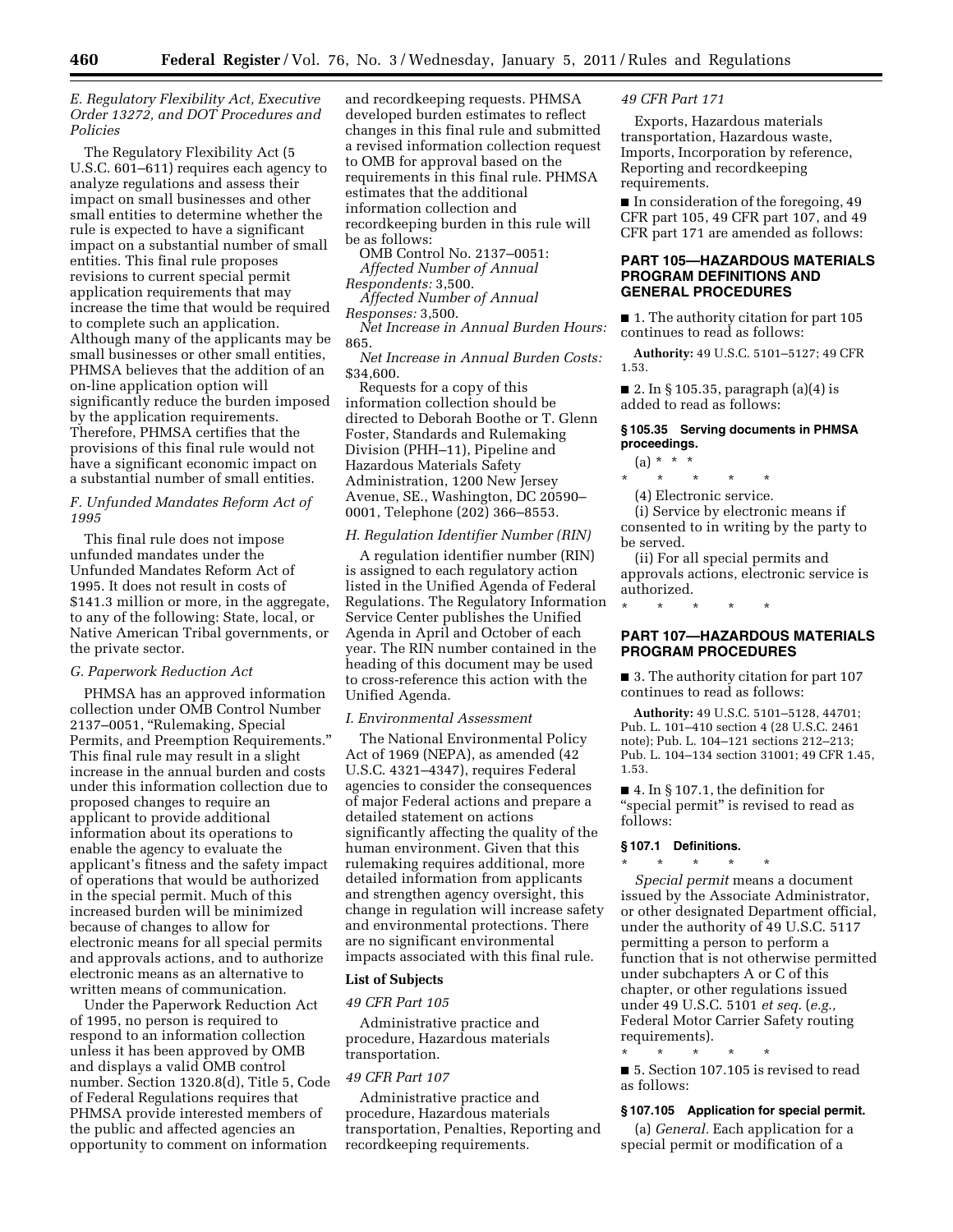special permit and all supporting documents must be written in English and submitted for timely consideration at least 120 days before the requested effective date and conform to the following requirements:

(1) The application, including a table of contents, must:

(i) Be submitted to the Associate Administrator for Hazardous Materials Safety (Attention: General Approvals and Permits, PHH–31), Pipeline and Hazardous Materials Safety Administration, U.S. Department of Transportation, East Building, 1200 New Jersey Avenue, SE., Washington, DC 20590–0001;

(ii) Be submitted with any attached supporting documentation by facsimile (fax) to: (202) 366–3753 or (202) 366– 3308; or

(iii) Be submitted electronically by email to: *[Specialpermits@dot.gov](mailto:Specialpermits@dot.gov)* or online at: *[http://www.phmsa.dot.gov/](http://www.phmsa.dot.gov/hazmat/regs/sp-a)  [hazmat/regs/sp-a.](http://www.phmsa.dot.gov/hazmat/regs/sp-a)* 

(2) The application must state the name, mailing address, physical address(es) of all known locations where the special permit would be used, e-mail address (if available), and telephone number of the applicant. If the applicant is not an individual, the application must state the company name, mailing address, physical address(es) of all known locations where the special permit would be used, e-mail address (if available), and telephone number of an individual designated as the point of contact for the applicant for all purposes related to the application, the name of the company Chief Executive Officer (CEO) or president; and the Dun and Bradstreet Data Universal Numbering System (D–U–N–S) identifier.

(3) If the applicant is not a resident of the United States, in addition to the information listed in paragraph (a)(2) of this section, the application must identify and designate an agent that is a permanent resident of the United States for service in accordance with § 105.40 of this part.

(4) For a manufacturing special permit, in addition to the information listed in paragraph (a)(2) of this section, the application must state the name and street address of each of the facilities of the applicant where manufacturing under the special permit will occur, and the symbol of the packaging manufacturer (''M'' number), if applicable.

(5) For persons required to be registered in accordance with Subpart F or G of this part, in addition to the information listed in paragraph (a)(2) of this section, the application must provide the registration number or the

name of the company to which the registration number is assigned if different from the applicant. For persons not required to be registered in accordance with Subpart F or G of this part, in addition to the information listed in paragraph (a)(2) of this section, the application must provide a statement indicating that registration is not required.

(b) *Confidential treatment.* To request confidential treatment for information contained in the application, the applicant must comply with § 105.30(a).

(c) *Description of special permit proposal.* The application must include the following information that is relevant to the special permit proposal:

(1) A citation of the specific regulation from which the applicant seeks relief;

(2) The proposed mode or modes of transportation, including a description of all operational controls required;

(3) A detailed description of the proposed special permit (*e.g.,*  alternative packaging, test, procedure, activity, or hazard communication, including marking and labeling requirements) including, as appropriate, written descriptions, drawings, flow charts, plans and other supporting documents;

(4) A specification of the proposed duration or schedule of events for which the special permit is sought;

(5) A statement outlining the applicant's basis for seeking relief from compliance with the specified regulations and, if the special permit is requested for a fixed period, a description of how compliance will be achieved at the end of that period. For transportation by air, a statement outlining the reason(s) the hazardous material is being transported by air if other modes are available;

(6) If the applicant seeks emergency processing specified in § 107.117, a statement of supporting facts and reasons;

(7) Identification and description, including an estimated quantity of each shipment of the hazardous materials planned for transportation under the special permit or;

(8) Description of each packaging, including specification or special permit number, as applicable, to be used in conjunction with the requested special permit;

(9) For alternative packagings, documentation of quality assurance controls, package design, manufacture, performance test criteria, in-service performance and service-life limitations;

(10) An estimate of the number of operations expected to be conducted or number of shipments to be transported under the special permit;

(11) An estimate of the number of packagings expected to be manufactured under the special permit, if applicable;

(12) A statement as to whether the special permit being sought is related to a compliance review, inspection activity, or enforcement action; and

(13) When a Class 1 material is forbidden for transportation by aircraft except under a special permit (*see*  Columns 9A and 9B in the table in 49 CFR 172.101), a certification from an applicant for a special permit to transport such Class 1 material on passenger-carrying or cargo-only aircraft with a maximum certificated takeoff weight of less than 12,500 pounds that no person within the categories listed in 18 U.S.C. 842(i) will participate in the transportation of the Class 1 material.

(d) *Justification of special permit proposal.* The application must demonstrate that a special permit achieves a level of safety at least equal to that required by regulation, or if a required safety level does not exist, is consistent with the public interest. At a minimum, the application must provide the following:

(1) Information describing all relevant shipping and incident experience of which the applicant is aware that relates to the application; and

(2) A statement identifying any increased risk to safety or property that may result if the special permit is granted, and a description of the measures to be taken to address that risk; and

(3) Either:

(i) Substantiation, with applicable analyses, data or test results (*e.g.,* failure mode and effect analysis), that the proposed alternative will achieve a level of safety that is at least equal to that required by the regulation from which the special permit is sought; or

(ii) If the regulations do not establish a level of safety, an analysis that identifies each hazard, potential failure mode and the probability of its occurrence, and how the risks associated with each hazard and failure mode are controlled for the duration of an activity or life-cycle of a packaging.

■ 6. Section 107.107 is revised to read as follows:

#### **§ 107.107 Application for party status.**

(a) Any person eligible to apply for a special permit may apply to be a party to an application or an existing special permit, other than a manufacturing special permit.

(b) Each application filed under this section must conform to the following requirements:—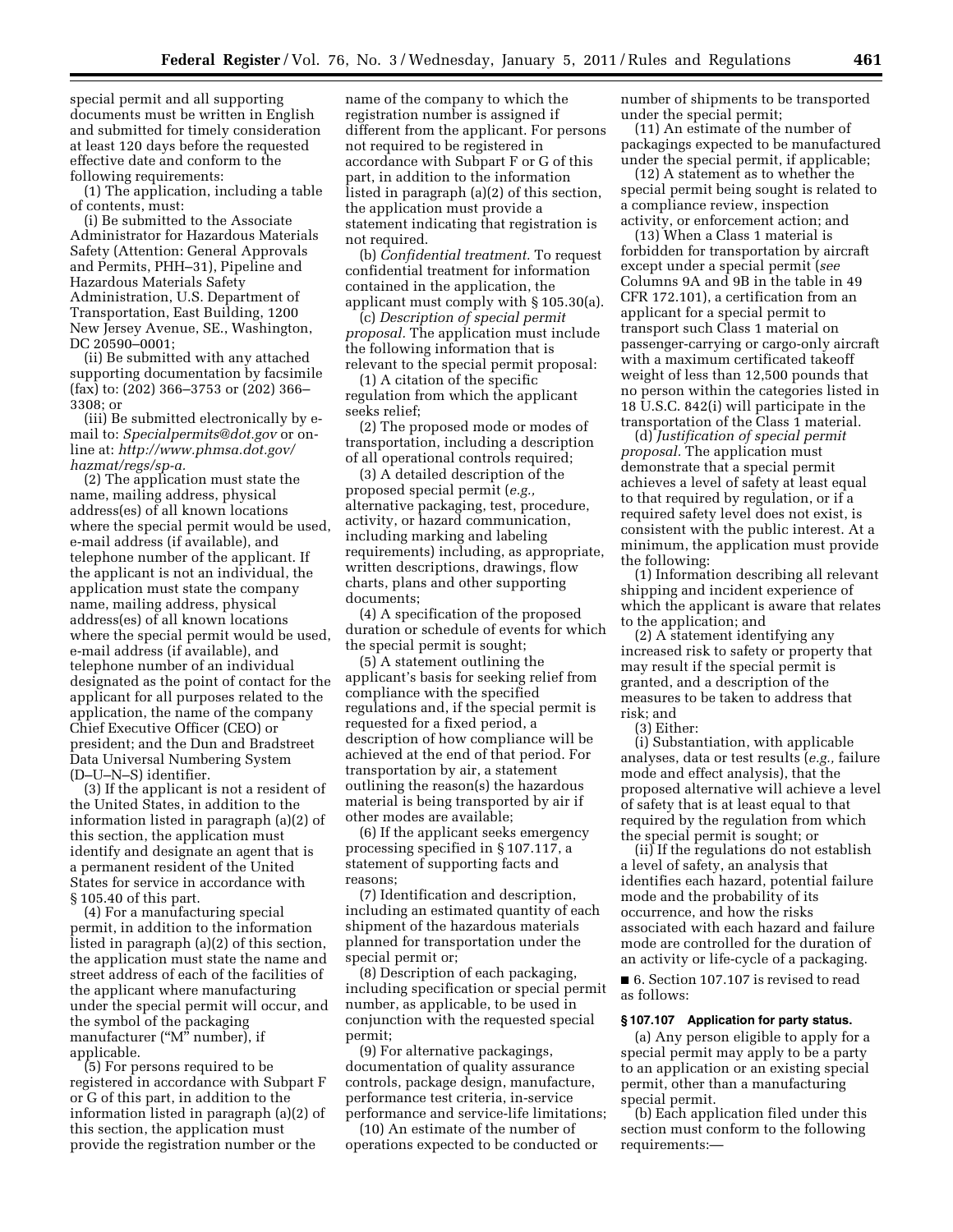(1) The application must:

(i) Be submitted to the Associate Administrator for Hazardous Materials Safety (Attention: General Approvals and Permits, PHH–31), Pipeline and Hazardous Materials Safety Administration, U.S. Department of Transportation, East Building, 1200 New Jersey Avenue, SE., Washington, DC 20590–0001;

(ii) Be submitted with any attached supporting documentation by facsimile (fax) to: (202) 366–3753 or (202) 366– 3308; or

(iii) Be submitted by electronically by e-mail to: *[Specialpermits@dot.gov,](mailto:Specialpermits@dot.gov)* or on-line at: *[http://www.phmsa.dot.gov/](http://www.phmsa.dot.gov/hazmat/regs/sp-a) [hazmat/regs/sp-a.](http://www.phmsa.dot.gov/hazmat/regs/sp-a)* 

(2) The application must identify by number the special permit application or special permit to which the applicant seeks to become a party.

(3) The application must state the name, mailing address, physical address(es) of all known locations where the special permit would be used, e-mail address (if available), and telephone number of the applicant. If the applicant is not an individual, the application must state the company name, mailing address, physical address(es) of all known locations where the special permit would be used, e-mail address (if available), and telephone number of an individual designated as the point of contact for the applicant for all purposes related to the application, the name of the company Chief Executive Officer (CEO) or president, and the Dun and Bradstreet Data Universal Numbering System (D– U–N–S) identifier.

(4) If the applicant is not a resident of the United States, the application must identify and designate an agent that is a permanent resident of the United States for service in accordance with § 105.40 of part.

(5) For a Class 1 material that is forbidden for transportation by aircraft except under a special permit (*see*  Columns 9A and 9B in the table in 49 CFR 172.101), a certification from an applicant for party status to a special permit to transport such Class 1 material on passenger-carrying or cargo-only aircraft with a maximum certificated takeoff weight of less than 12,500 pounds that no person within the categories listed in 18 U.S.C. 842(i) will participate in the transportation of the Class 1 material.

(6) The applicant must certify that the applicant has not previously been granted party status to the special permit. If the applicant has previously been granted party status, the applicant must follow renewal procedures as specified in § 107.109.

(c) The Associate Administrator may grant or deny an application for party status in the manner specified in § 107.113(e) and (f) of this subpart.

(d) A party to a special permit is subject to all terms of that special permit, including the expiration date. If a party to a special permit wishes to renew party status, the special permit renewal procedures set forth in § 107.109 apply.

■ 7. Section 107.109 is revised to read as follows:

#### **§ 107.109 Application for renewal.**

(a) Each application for renewal of a special permit or party status to a special permit must conform to the following requirements:

(1) The application must:

(i) Be submitted to the Associate Administrator for Hazardous Materials Safety (Attention: General Approvals and Permits, PHH–31), Pipeline and Hazardous Materials Safety Administration, U.S. Department of Transportation, East Building, 1200 New Jersey Avenue, SE., Washington, DC 20590–0001;

(ii) Be submitted with any attached supporting documentation submitted in an appropriate format by facsimile (fax) to: (202) 366–3753 or (202) 366–3308; or

(iii) Be submitted electronically by email to: *[Specialpermits@dot.gov;](mailto:Specialpermits@dot.gov)* or online at: *[http://www.phmsa.dot.gov/](http://www.phmsa.dot.gov/hazmat/regs/sp-a)  [hazmat/regs/sp-a.](http://www.phmsa.dot.gov/hazmat/regs/sp-a)* 

(2) The application must identify by number the special permit for which renewal is requested.

(3) The application must state the name, mailing address, physical address(es) of all known new locations not previously identified in the application where the special permit would be used and all locations not previously identified where the special permit was used, e-mail address (if available), and telephone number of the applicant. If the applicant is not an individual, the application must state the name, mailing address, physical address(es) of all known new locations not previously identified in the application where the special permit would be used and all locations not previously identified where the special permit was used, e-mail address (if available), and telephone number of an individual designated as the point of contact for the applicant for all purposes related to the application, the name of the company Chief Executive Officer (CEO) or president, and the Dun and Bradstreet Data Universal Numbering System (D–U–N–S) identifier.

(4) The application must include either a certification by the applicant

that the original application, as it may have been updated by any application for renewal, remains accurate (*e.g.,* all section references, shipping descriptions, *etc.*) and complete; or include an amendment to the previously submitted application as is necessary to update and ensure the accuracy and completeness of the application, with certification by the applicant that the application as amended is accurate and complete.

(5) The application must include a statement describing all relevant operational, shipping, and incident experience of which the applicant is aware in connection with the special permit since its issuance or most recent renewal. If the applicant is aware of no incidents, the applicant must so certify. When known to the applicant, the statement must indicate the approximate number of shipments made or packages shipped, as applicable, and the number of shipments or packages involved in any loss of contents, including loss by venting other than as authorized in subchapter C.

(6) When a Class 1 material is forbidden for transportation by aircraft, except under a special permit (*see*  Columns 9A and 9B in the table in 49 CFR 172.101), an application to renew a special permit to transport such Class 1 material on passenger-carrying or cargo-only aircraft with a maximum certificated takeoff weight of less than 12,500 pounds must certify that no person within the categories listed in 18 U.S.C. 842(i) will participate in the transportation of the Class 1 material.

(7) If the renewal is requested after the expiration date of the special permit, the following information is required:

(i) The reason the special permit authorization was allowed to expire;

(ii) A certification statement that no shipments were transported after the expiration date of the special permit, or a statement describing any transportation under the terms of the special permit after the expiration date, if applicable; and

(iii) A statement describing the action(s) the applicant will take to ensure future renewal is requested before the expiration date.

(8) If no operations or shipments have been made since the issuance or renewal of the special permit, the applicant must provide specific justification as to why the special permit should be renewed.

(b) If, at least 60 days before an existing special permit expires the holder files an application for renewal that is complete and conforms to the requirements of this section, the special permit will not expire until final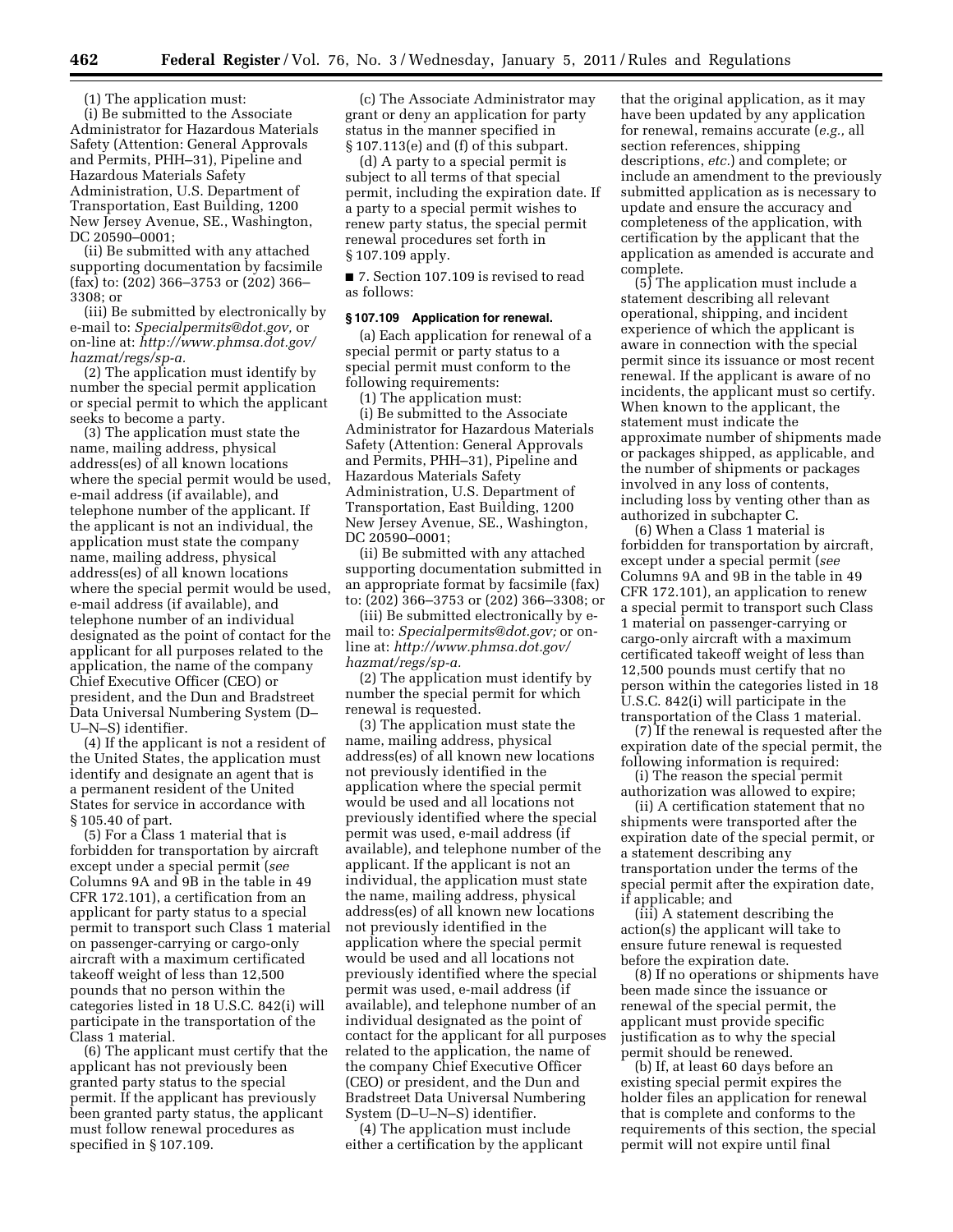administrative action on the application for renewal has been taken.

 $\blacksquare$  8. In § 107.113, paragraphs (a), (d), (f)(5), (g), and (h) are revised to read as follows:

## **§ 107.113 Application processing and evaluation.**

(a) The Associate Administrator reviews an application for a special permit, modification of a special permit, party to a special permit, or renewal of a special permit to determine if it is complete and conforms with the requirements of this subpart. This determination will be made within 30 days of receipt of the application for a special permit, modification of a special permit, or party to a special permit, and within 15 days of receipt of an application for renewal of a special permit. If an application is determined to be incomplete, the applicant is informed of the deficiency.

\* \* \* \* \*

(d) During the processing and evaluation of an application, the Associate Administrator may conduct an on-site review or request additional information from the applicant. A failure to cooperate with an on-site review may result in the application being deemed incomplete and subsequently being denied. If the applicant does not respond to a written or electronic request for additional information within 30 days of the date the request was received, the application may be deemed incomplete and denied. However, if the applicant responds in writing or by electronic means within the 30-day period requesting an additional 30 days within which it will gather the requested information, the Associate Administrator may grant the 30-day extension.

\* \* \* \* \*

(f) \* \* \*

(5) The applicant is fit to conduct the activity authorized by the special permit. This assessment may be based on information in the application, prior compliance history of the applicant, and other information available to the Associate Administrator.

\* \* \* \* \*

(g) An applicant is notified in writing or by electronic means whether the application is granted or denied. A denial contains a brief statement of reasons.

(h) The initial special permit terminates according to its terms or, if not otherwise specified, 24 months from the date of issuance. A subsequent renewal of a special permit terminates according to its terms or, if not

otherwise specified, 48 months after the date of issuance. A grant of party status to a special permit, unless otherwise stated, terminates on the date that the special permit expires. \* \* \* \* \*

 $\blacksquare$  9. In § 107.117, paragraph  $(d)(5)$  is revised to read as follows:

## **§ 107.117 Emergency processing.**

\* \* \* \* \* (d) \* \* \*

(5) *Water Transportation:* Chief, Hazardous Materials Standards Division, Office of Operating and Environmental Standards, U.S. Coast Guard, U.S. Department of Homeland Security, Washington, DC 20593–0001; 202–372–1420 (day); 1–800–424–8802 (night).

\* \* \* \* \* ■ 10. Section 107.121 is revised to read as follows:

#### **§ 107.121 Modification, suspension or termination of special permit or grant of party status.**

(a) The Associate Administrator may modify a special permit or grant of party status on finding that:

(1) Modification is necessary so that the special permit reflects current statutes and regulations; or

(2) Modification is required by changed circumstances to meet the standards of § 107.113(f).

(b) The Associate Administrator may modify, suspend or terminate a special permit or grant of party status, as appropriate, on finding that:

(1) Because of a change in circumstances, the special permit or party status no longer is needed or no longer would be granted if applied for;

(2) The application contained inaccurate or incomplete information, and the special permit or party status would not have been granted had the application been accurate and complete;

(3) The application contained deliberately inaccurate or incomplete information; or

(4) The holder or party knowingly has violated the terms of the special permit or an applicable requirement of this chapter in a manner demonstrating the holder or party is not fit to conduct the activity authorized by the special permit.

(c) Except as provided in paragraph (d) of this section, before a special permit or grant of party status is modified, suspended, or terminated, the Associate Administrator notifies the holder or party in writing or by electronic means of the proposed action and the reasons for it, and provides an opportunity to show cause why the proposed action should not be taken.

(1) Within 30 days of receipt of notice of the proposed action, the holder or party may file a response in writing or by electronic means that shows cause why the proposed action should not be taken.

(2) After considering the holder's or party's response, or after 30 days have passed without response since receipt of the notice, the Associate Administrator notifies the holder or party in writing or by electronic means of the final decision with a brief statement of reasons.

(d) The Associate Administrator, if necessary to avoid a risk of significant harm to persons or property, may, in the notification, declare the proposed action immediately effective.

■ 11. Section 107.123 is revised to read as follows:

## **§ 107.123 Reconsideration.**

(a) An applicant for special permit, a special permit holder, or an applicant for party status to a special permit may request that the Associate Administrator reconsider a decision under § 107.113(g), § 107.117(e) or § 107.121(c) of this part. The request must—

(1) Be in writing or by electronic means and filed within 20 days of receipt of the decision;

(2) State in detail any alleged errors of fact and law;

(3) Enclose any additional information needed to support the request to reconsider; and

(4) State in detail the modification of the final decision sought.

(b) The Associate Administrator grants or denies, in whole or in part, the relief requested and informs the requesting person in writing or by electronic means of the decision. If necessary to avoid a risk of significant harm to persons or property, the Associate Administrator may, in the notification, declare the action immediately effective.

■ 12. In § 107.125, paragraphs (a)(1) and (c) are revised to read as follows:

## **§ 107.125 Appeal.**

# $(a) * * * *$

(1) Be in writing or by electronic means and filed within 30 days of receipt of the Associate Administrator's decision on reconsideration; (2) state in detail any alleged errors of fact and law;

\* \* \* \* \* (c) The Administrator grants or denies, in whole or in part, the relief requested and informs the appellant in writing or by electronic means of the decision. The Administrator's decision is the final administrative action.